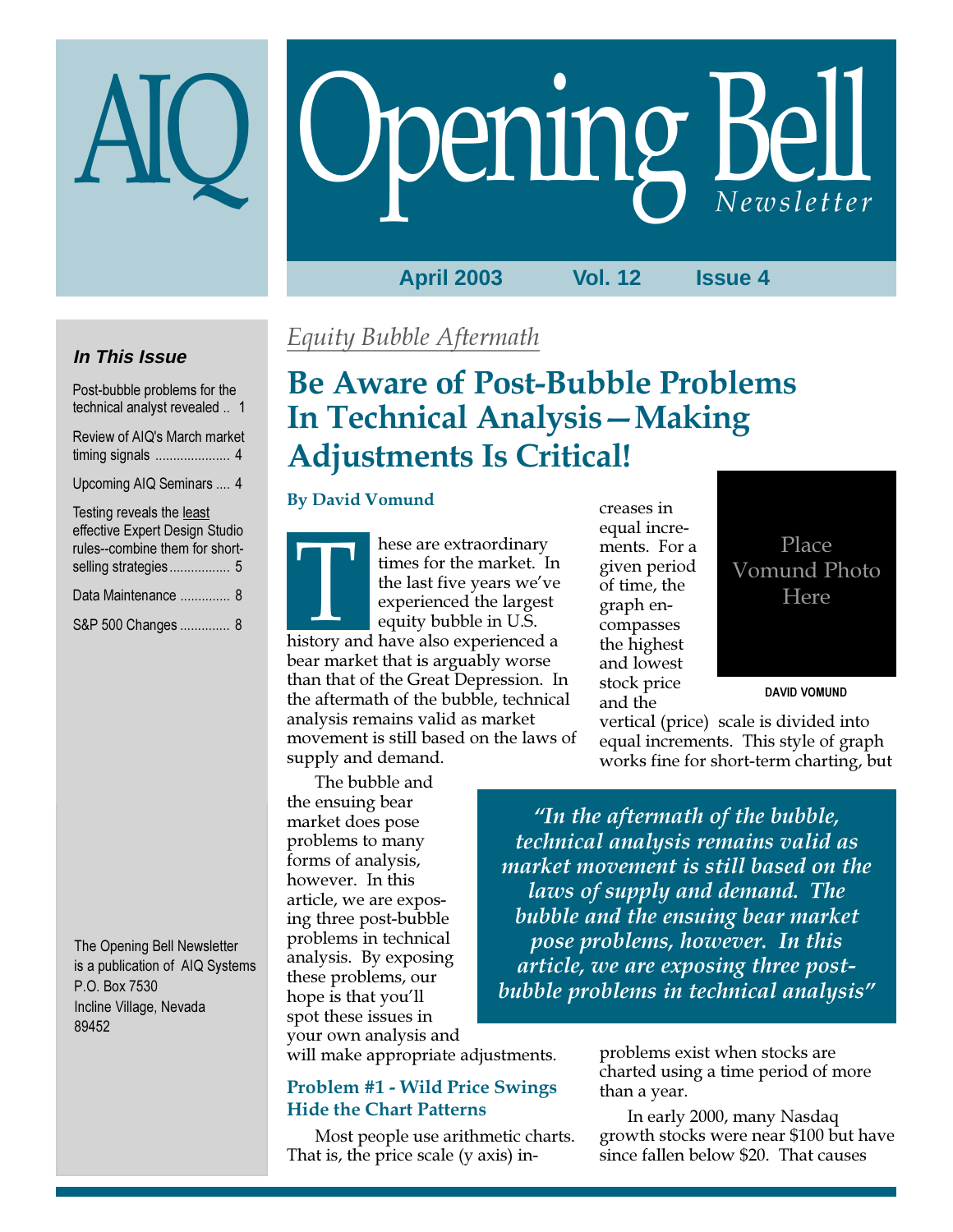## when the price is high but show<br>Viil problems for chartists using arithmetic charts. These charts exaggerate the movement of the stock little movement when the stock is low.

**Figure 1** shows Power One (PWER). Like many stocks in this extraordinary time period, PWER rocketed toward \$100 only to fall back below \$10 once the bubble burst. It looks like a big move when PWER fell from \$80 to \$70 (a 12.50% drop) but the fall from \$10 to \$5 (a 50% drop) looks like simple sideways movement. In fact, a chartist may look at Figure 1 and conclude the stock experienced a strong rally, an equally strong drop, and then a long sideways or consolidation movement.

The flaws inherent in arithmetic charting hide the true pattern of the stock. **Figure 2** graphs the same stock for the same time period but with a logarithmic scale

"The flaws inherent in arithmetic charting hide the true pattern of the stock…Log scale charts show a truer picture of a stock's price movement."

chart. Rather than using equal increments, log scale charts use percentage-based increments. Notice the distance between \$10 and \$20 (a doubling in price) is the same as the distance between \$20 and \$40, which in turn is the same as the distance between \$40 and \$80. With log scale charts, the price movement on an equity chart can be compared across the entire period of time displayed on the chart.

Log scale charts provide a truer picture of a stock's price movement. Whereas Figure 1 shows a stock that is in a long consolidation period, Figure 2 shows a definite

downtrend. To conclude that

Many software packages and internet sites have a log scale charting option. To convert a chart to logarithmic charting in TradingExpert Pro, click the

Log Scale button that is located just to the right of the ER button on the Scroll Bar.

With the wild price swings of the last few years, this style of charting has become much more important.

# Problem #2 - Relative Strength Analysis Favors Low Priced **Stocks**

Relative strength calculations have always favored low priced stocks. It is easier for a stock to go from \$2 to \$4 than it is to go from \$40 to \$80. Reports that sort stocks based on relative strength often list mainly low priced stocks near the top of the ranking. In the past, many analysts resolved this problem by excluding stocks that were priced below \$10, thereby eliminating the low priced issues. Unfortunately, in the aftermath of the bubble there is now a long list of

"Many relative strength calculations break the price action of the last year into quarters and then give twice the weighting to the most recent quarter. The post bubble's wild price swings pose a problem to these calculations."

> well-known and widely followed stocks that are below \$10.

Looking at just the S&P 500 stocks, high relative strength reports show stocks like Dynegy (DYN), which has recently jumped from \$0.68 to \$2.50, at the top of the





**Figure 1.** Weekly chart of Power-One with arithmetic price scale. After major decline in late 2000 and 2001, price appears to have moved sideways in 2002 and 2003.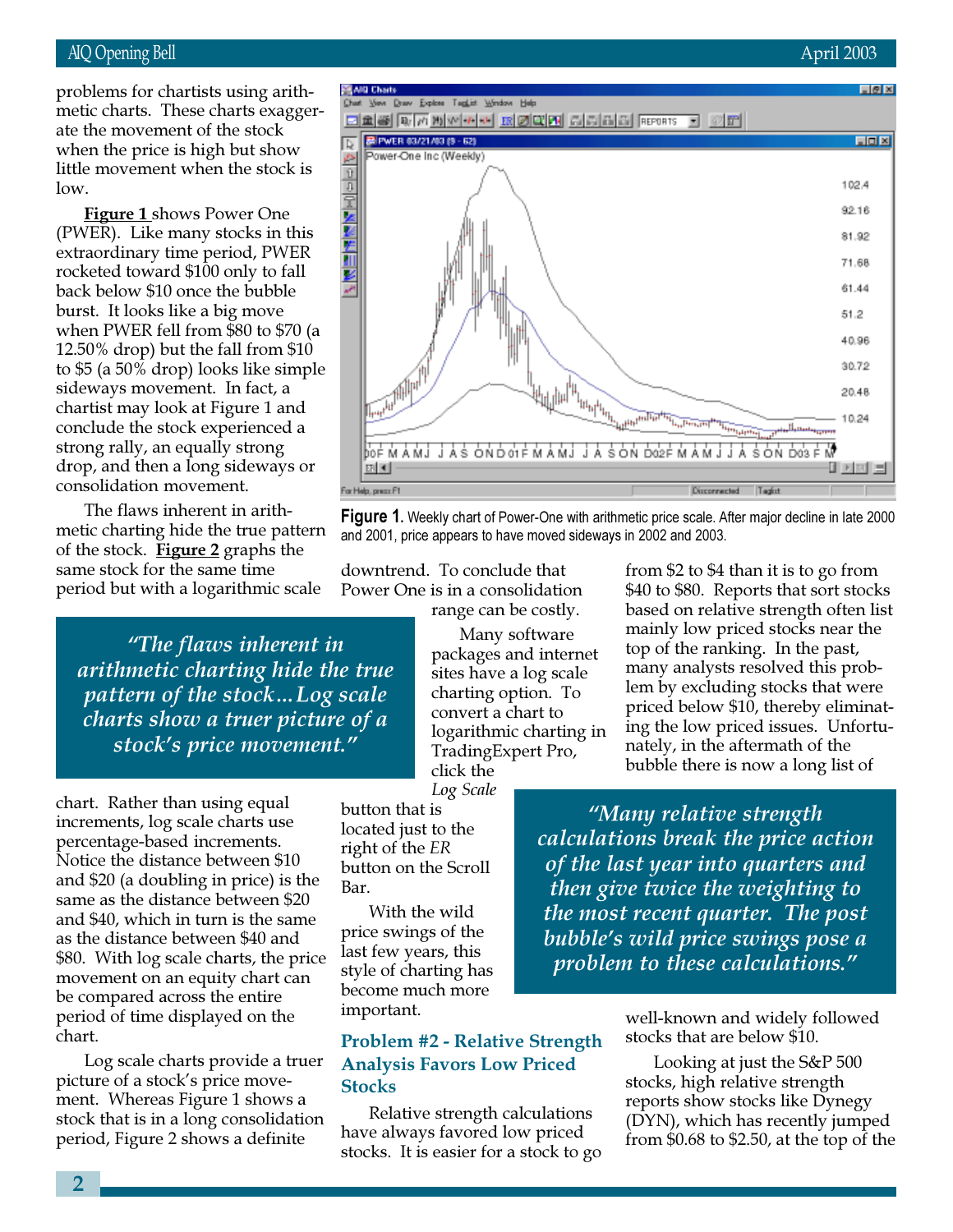report while stocks like eBay (EBAY), which is hitting multi-year highs, get lost in the ranking. EBay, with its relatively consistent uptrend, has the type of chart pattern that most relative strength investors favor. However, the relative strength rankings are currently dominated by low priced stocks.

Many relative strength calculations, including AIQ's Relative Strength Long Term report, break the price action of the last year into quarters and then give twice the weighting to the most recent quarter. The post bubble's wild price swings pose a problem to relative strength comparisons based on these calculations.

There is also a bias inherent in the process of simply averaging percentage changes. The following example explains why.

Consider a stock that moves from \$20 to \$10 and then rallies back to \$20. In other words, it fell by 50% and then rose by 100%. Averaging the percentages shows a positive number but the stock is break-even. There is an upside



**Figure 2.** Weekly chart of Power-One with logarithmic price scale. From this type of chart, it is clearly evident that a high rate of decline continued throughout most of 2002.

resolved. In the meantime, use caution on high relative strength ratings on low priced stocks.

# Problem #3 – Over-Optimization

Over-optimization, or curve

"Over-optimization, or curve fitting, is always a concern when forming a trading model…With the extreme market movement in the last five years, it is increasingly easy to go too far in optimizing a system."

bias when you average percentages.

Using the Dynegy (DYN) example, DYN has fallen from \$30 to \$2.3, a 92% decrease, in the last year but its 260% jump in recent months makes it one of the S&P 500's highest rated relative strength stocks.

As we enter the next bull market, this problem will get fitting, is always a concern when forming a trading model. When you fit a model too closely to unique historical price movement, then the system will have little forecasting value. With the extreme

market movement in the last five years, it is increasingly easy to go too far in optimizing a system.

Let's show an example. We created a system that only purchases stocks based on two screening components. The first component in our model states that stocks must close in the upper half of their daily trading ranges. The second component states that

stocks are only purchased when the Nasdaq's 28-day moving average increases in value by at least 7% in the last 10 days. For simplicity, stocks are held for a fixed 22-business-day period (approximately one month) and

# AIQ Opening Bell Newsletter

David Vomund, Publisher G.R. Barbor, Editor P.O. Box 7530 Incline Village, NV 89452

AIQ Opening Bell does not intend to make trading recommendations, nor do we publish, keep or claim any track records. It is designed as a serious tool to aid investors in their trading decisions through the use of AIQ software and an increased familiarity with technical indicators and trading strategies. AIQ reserves the right to use or edit submissions.

While the information in this newsletter is believed to be reliable, accuracy cannot be guaranteed. Past performance does not guarantee future results.

For subscription information, phone 1-800-332-2999 or 1-775-831-2999.

© 1992-2003, AIQ Systems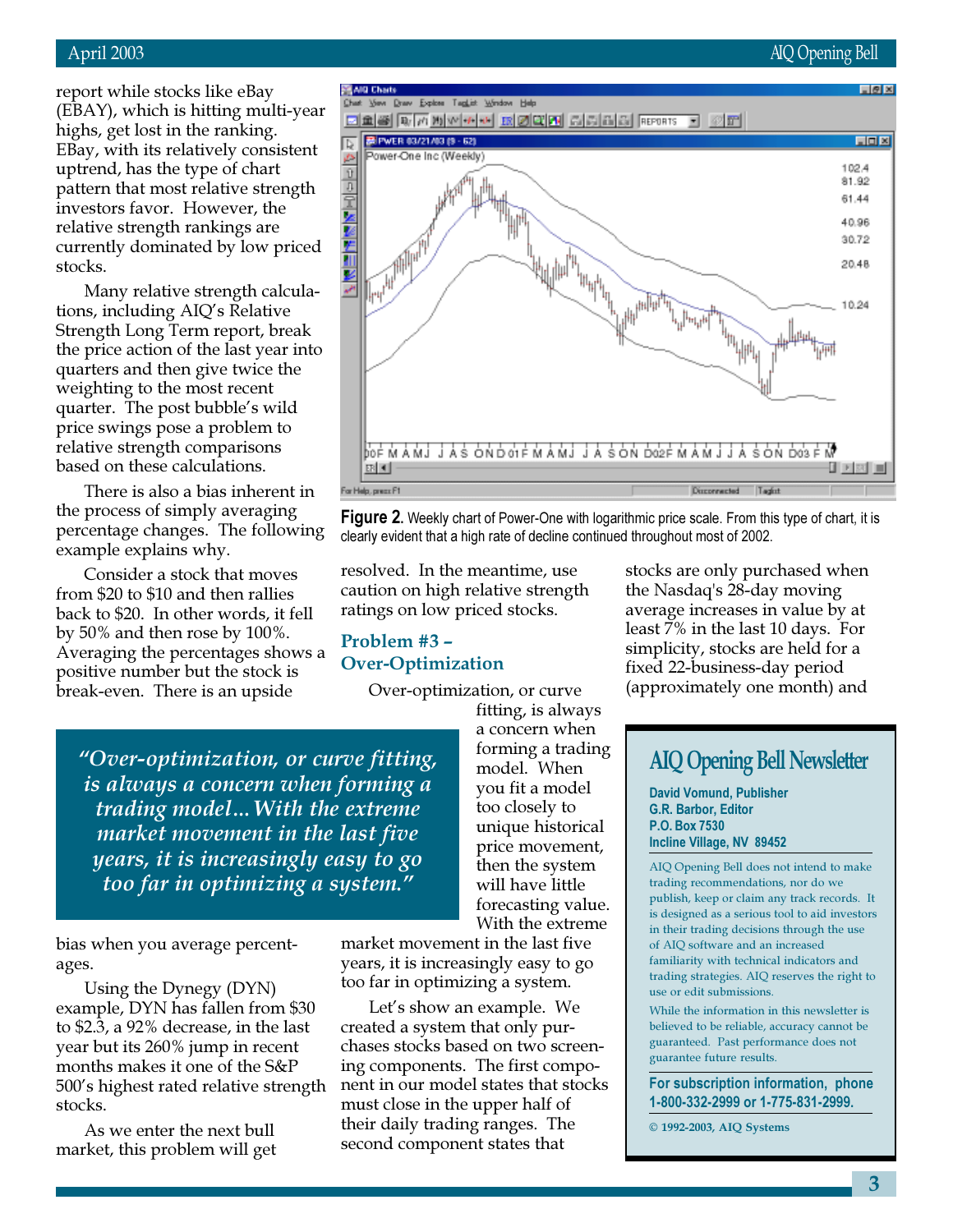## AIQ Opening Bell April 2003

only Nasdaq 100 stocks are purchased.

results of every trade in our model **Figure 3** shows the summary for the five-year time period ending in December 2002. This strategy produced 192 trading signals (an average of 37 trades per year). The average trade gained 9.33% over its one-month holding period. On an annualized basis, you would have doubled your money each year!

Unfortunately, the outstanding backtest of this system has no relevance to the future. Our rule stating that the Nasdaq's 28-day moving average must increase by 7% in 10 days allowed the system to buy stocks in 1999 but produced no signals in the bear market and is unlikely to give many signals in the coming years. There were 192 trades over the five-year test but nearly every trade occurred in 1999.

A Portfolio Simulation incorporating capitalization rules shows a much lower result. Since nearly all the trades came in one year, most of the trades could not be acted upon since the portfolio was already fully invested. There were no trades during 2001 and 2002. This model has a great backtest but it has no bearing on the future.

#### April 13.EDS - Expert Design Studio 日回回 **Ele Lest Your Help** <u>ox deebs id dee</u> Summary Pasitions | buy Looms Winner: Neutral Number of tradez in text 192 137 岛 Ű Average periods per trade  $\overline{32}$  $\overline{\mathbf{2}}$  $\overline{32}$ ñ 117.24% Marinum Profit/Long **H3.64t%** 17.85% Avenage Drawdown<br>Avenage Profit/Long [10.88|% 18.04% 9.33% |11.88|% Average BTC Profit/Local 8.98% 9.98% 6.44% 71.95% 28.69% Probability .<br>Avenage Annual ROL<br>Annual OTC (Buy & Hold): 103,99% 1132,4402 198.48% 图 11段 **Severd/Pick Ratio** 3.74 **Start text clate** 01/02/98 End test date 12/31/02 Using list NDX2003 Pricing Summary Entryprice: [Open] Exit price: [Dpen] Eait Summary<br>Hold for 22 periods For Help, press F1 NUM

Figure 3. Backtest results from example model for the five-year time period ending in December 2002. Strategy produced 192 signals with average gain of 9.3% over one-month holding period.

Along the same lines, we could develop a model that flourished during the three-year bear market but it is unlikely that the next three years will be as bad as the last three so the model would most likely disappoint

#### In Summary

We've seen that the extreme price movement over the last few years poses some problems to

technical analysis. Stocks that were crushed during the bear market but participated in the 2002 Q4 rally create problems to charting and relative strength ratings.

In addition, it is easy to overoptimize trading systems, rendering them useless. Being aware of these problems and making appropriate adjustments is critical.

# Market Review

March coincided with<br>the events of the way<br>In the first half of the<br>month, the market<br>rallied in anticipation of a quick he market's activity in March coincided with the events of the war. In the first half of the month, the market resolution to the conflict and continued to rise during the shock and awe campaign.

In the second half of March, the market gave back some of its gains as the market realized that the war would not be easy. For the month, the S&P 500 rose 0.84% and the

Nasdaq rose 0.27%.

There were three market timing signals in March. A 95 buy was registered on March 5 and a 100 buy was registered on March 7. The system switched to a sell signal on March 10 when a 98 sell was registered.

The best performing sector was Internet, which gained 8%. The worst performer was Energy Service, which lost 5%.

# **Upcoming AIQ One-Day Seminars**

Uncover Trading Systems That Work!

Spend a day with AIQ's Chief Analyst David Vomund and find out which trading systems work and when, through bear and bull markets.

### **Seminar Locations**

Long Beach, CA May 16, 2003 Chicago, IL July 28, 2003

**Full-day seminar: \$288** Call AIQ sales to reserve your seat **1-800-332-2999**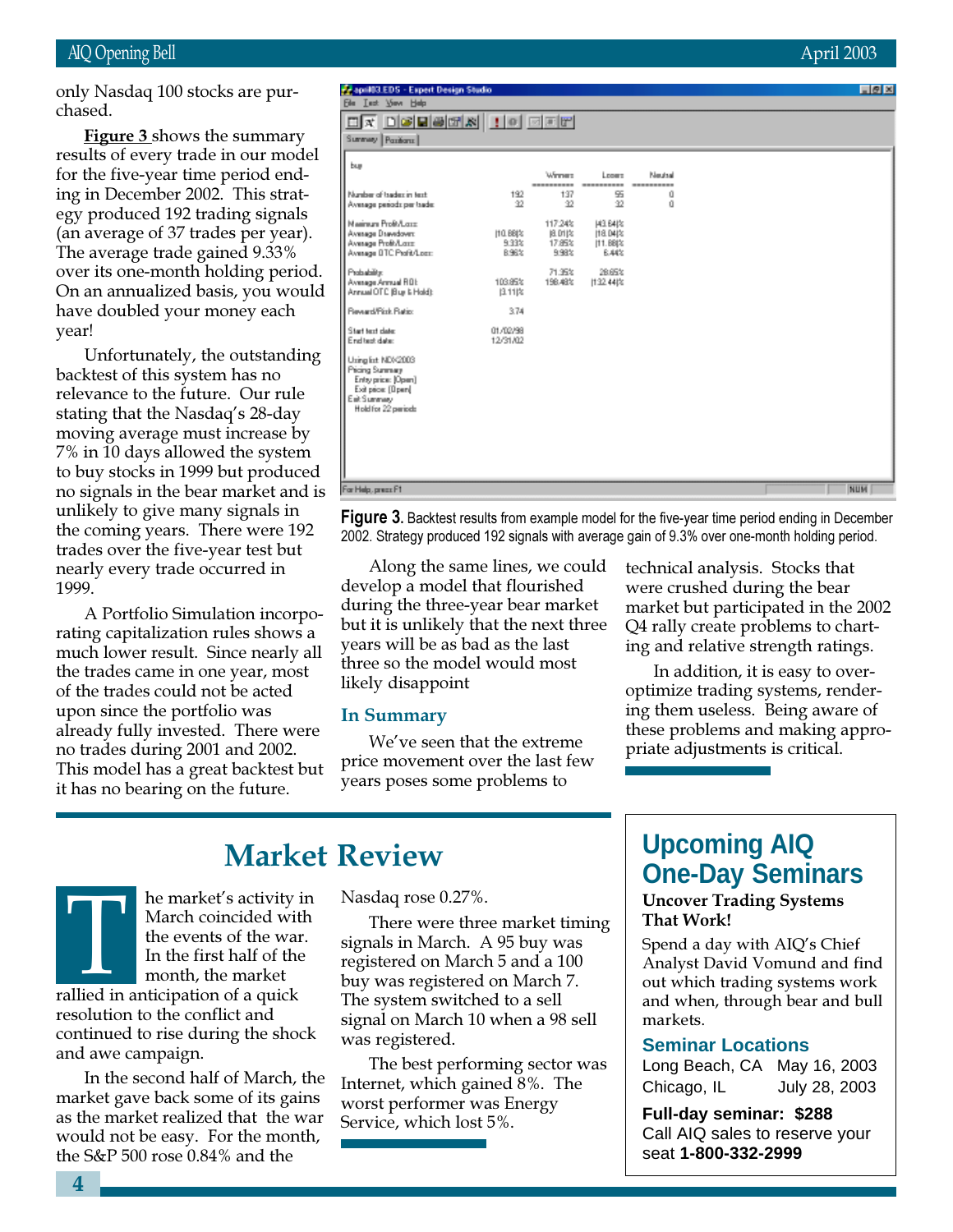# Testing Reveals Performance of EDS Rules

# The Least Effective Expert Design Studio Rules Can Be Combined To Create Valuable Short-Selling Strategies

s noted in previous articles in our series on AIQ's Expert Design Studio (EDS) rules, TradingExpert Fro comes with about 200 pre-built

EDS rules. Most of the pre-built rules are based on the action of a specific indicator. For each indicator, several rules were created to represent most of the indicator's technically significant actions. Trading systems can be created by simply copying and pasting these individual rules.

Recently we performed the time consuming task of testing all of the pre-built rules. In last month's Opening Bell we identified the most effective of the 200 rules using a short 5-day holding period. New Expert Design Studio models can be created by combining some of these most effective rules.

By David Vomund effective rules? Because the rules that lost the most money on the long side can be used as effective short-selling rules. By combining some of these least effective rules, valuable short-selling strategies can be created.

> Our tests were run on a database of the AIQ Pyramid stocks, which includes about 1700 issues. The time period used for the tests was 01/01/98 to 07/ 31/02. This period includes both bull and bear markets. A fixed

holding period of 5 business days was used. This is an appropriate holding period as most of the rules were designed for short-term trading.

"Our tests were run on a database of the AIQ Pyramid stocks, which includes about 1700 issues. The time period used for the tests was 01/01/98 to 07/31/02. This period includes both bull and bear markets."

This month, we will reveal which rules are the least effective using a 5-business-day holding period. In the November 2002 Opening Bell, we reported which rules were the least effective using a one-month holding period.

Why care about the least

listing of the 40 least effective Expert Design Studio rules, sorted by their return on investment (ROI). To aid you in locating these rules in your system, Table 1 indicates

Table 1 is a

which folders the rules reside in and what the rule names are.

The first column of the table displays the name of the directory (or directories) followed by the file name. The second column shows the name of the rule that was tested.

To find a pre-built rule, open the Expert Design Studio and select File, Open and double-click the EDS Strategies folder. This accesses the directory list found in Table 1. Double-click the appropriate directory name and then highlight and open the file name. With the

"This month, we will reveal which EDS rules are the least effective using a 5-business-day holding period… the rules that lost the most money on the long side can be used as effective short-selling rules."

> file open, the rule will be displayed in the Rule Library page of the EDS window.

> The worst performing rule is the Gilligans Island buy rule from Jeff Cooper's Hit and Run Trading book. In fairness to Mr. Cooper, the entry and exit point of his rule involves real-time analysis and our backtest assumes end-of-day analysis so we are entering and exiting long after he would.

> For the Gilligans Island buy, the stock must gap open to a twomonth low. After it gaps lower, the stock must close in the upper half of its daily range and be equal to or above the opening price. Mr. Cooper's buy rule is to enter on the next day if/when the stock rises 1/8 above the previous day's high. For our Expert Design Studio test, we are buying at the open the day after the stock moves 1/8 above its previous day's high.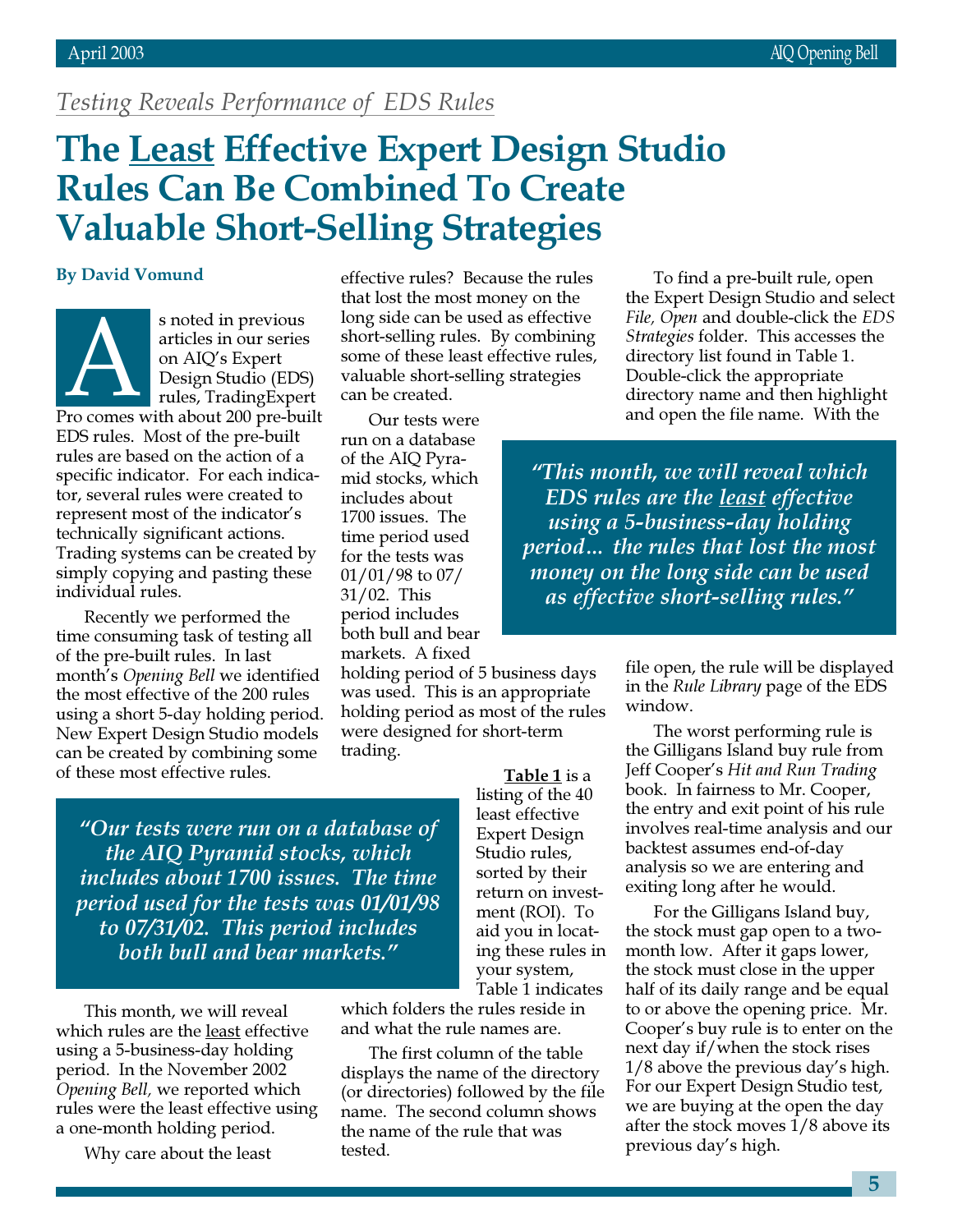# **Table 1. Lowest ROI Trades**

The following is the result of testing the pre-built EDS rules using a stock database of 1700 AIQ Pyramid stocks. A fixed<br>5-business-day holding period was used. The testing time period was 01/01/98 to 07/31/02. 5-business-day holding period was used. The testing time period was 01/01/98 to 07/31/02.

|    | Folder\File                                                                                    | <b>Rule Name</b>       | <b>Annual ROI</b> |
|----|------------------------------------------------------------------------------------------------|------------------------|-------------------|
| 1  | Hit and Run Trading\Gilligans Island Buys                                                      | GilligansIslandBuy     | $-27.33$          |
| 2  | Chart Pattern Strategies\Double bottom strategy                                                | Low                    | $-19.42$          |
| 3  | Hit and Run Trading\Lizards Buy                                                                | LizardBuy              | $-17.28$          |
| 4  | Hit and Run Trading\Expansion Pivot Buys                                                       | ExpansionPivotsBuy     | $-14.48$          |
| 5  | OBM\Nov99obm                                                                                   | allworks               | $-8.49$           |
| 6  | Basic Indicator Strategies\Volatility\Volatility cuts above moving average after 21 days below | <b>VOLTYb</b>          | $-7.17$           |
| 7  | Basic Indicator Strategies\Candlesticks\Dark Cloud                                             | DarkCloud              | $-5.75$           |
| 8  | Basic Indicator Strategies\CCI\CCI cuts from above -100 to below -100                          | <b>CCIsellshort</b>    | $-3.68$           |
| 9  | Basic Indicator Strategies\OBV\Price reaches a new low not confirmed by low in OBV             | <b>OBVIoNON</b>        | $-3.66$           |
| 10 | Street Smarts\Turtle Soup                                                                      | Isgoodturtle           | $-3.07$           |
| 11 | OBM\Smtp_lon                                                                                   | allworks               | $-2.43$           |
| 12 | Basic Indicator Strategies\VP Trend\Price new low not confirmed by low in VP Trend             | VPTnonLO               | $-1.72$           |
| 13 | Basic Indicator Strategies\OBV Pct\Price new low not confirmed by low in OBV Pct               | <b>OBVPctKLOnon</b>    | $-0.33$           |
| 14 | Basic Indicator Strategies\Candlesticks\Meeting Lines                                          | MeetingLines           | 0.17              |
| 15 | Basic Indicator Strategies\Phase\Negative Phase with 3 day slope down                          | PhaseSlopeDown         | 1.17              |
| 16 | OBM\Obmdec98                                                                                   | allworks               | 1.66              |
| 17 | Basic Indicator Strategies\MFRSI\MFRSI is greater than 80                                      | MFRSlover80            | 1.77              |
| 18 | Expert Rating Strategies\1656 debate                                                           | ER16and56              | 1.86              |
| 19 | Basic Indicator Strategies\Split Volume\Split Volume up 5 days price is ascending              | SplitVolupPriceup      | 2.02              |
| 20 | Basic Indicator Strategies\ACCMDis                                                             | <b>ACCMDisLOnon</b>    | 2.14              |
| 21 | Basic Indicator Strategies\SMA's\Close less than IT MA and LT MA                               | <b>CloselessLTITMA</b> | 2.36              |
| 22 | Basic Indicator Strategies\Bollinger Bands\Price crosses from below to above Lower BB          | LowerBBcrossUp         | 2.53              |
| 23 | Basic Indicator Strategies\ESA's\Price cross upside LT MA                                      | LTMApriceup            | 2.84              |
| 24 | Basic Indicator Strategies\RSI Wilder\RSI Wilder is in overbought territory                    | RSIWilderover70        | 3.52              |
| 25 | OBM\Congesti                                                                                   | <b>Breakout</b>        | 3.68              |
| 26 | Street Smarts\Volatile History                                                                 | Buy                    | 3.92              |
| 27 | Basic Indicator Strategies\Phase\Phase was going up then turns down                            | Phasedown              | 3.98              |
| 28 | Basic Indicator Strategies\Price Based\Price Gap up                                            | GapUp                  | 4.15              |
| 29 | Basic Indicator Strategies\Price Based\Price Gap down                                          | GapDown                | 4.52              |
| 30 | Combination Basic Indicator Strategies\ADX_RSI                                                 | Buy                    | 4.64              |
| 31 | Basic Indicator Strategies\ESA's\ST ESA crossover IT ESA to the downside                       | EsaCrossDown           | 4.77              |
| 32 | Basic Indicator Strategies\SVMA\SVMA slope is up while price slope is down                     | SVMAdivUp              | 5.95              |
| 33 | Basic Indicator Strategies\Price Based\Price reaches a new 21 day low                          | Price21lo              | 6.14              |
| 34 | Street Smarts\Range Contraction                                                                | RangeContraction       | 6.73              |
| 35 | Basic Indicator Strategies\ESA's\Price crosses from below to above the Lower ESA               | ESAlowerUP             | 6.73              |
| 36 | Basic Indicator Strategies\SFSD\SK crosses from above to below SD                              | SKSDcrossdn            | 6.75              |
| 37 | Basic Indicator Strategies\Candlesticks\Candlestick Engulf bearish                             | Engulfbearish          | 7.20              |
| 38 | Chart Pattern Strategies\Double Top strategy                                                   | Doubletop              | 7.69              |
| 39 | Basic Indicator Strategies\VAPct\Price new low not confirmed by low in VA Pct                  | VAPCTIowNON            | 8.32              |
| 40 | Basic Indicator Strategies\RSI AIQ RSI AIQ slope is up while price slope is down               | <b>RSIAIQupPRICEdn</b> | 8.40              |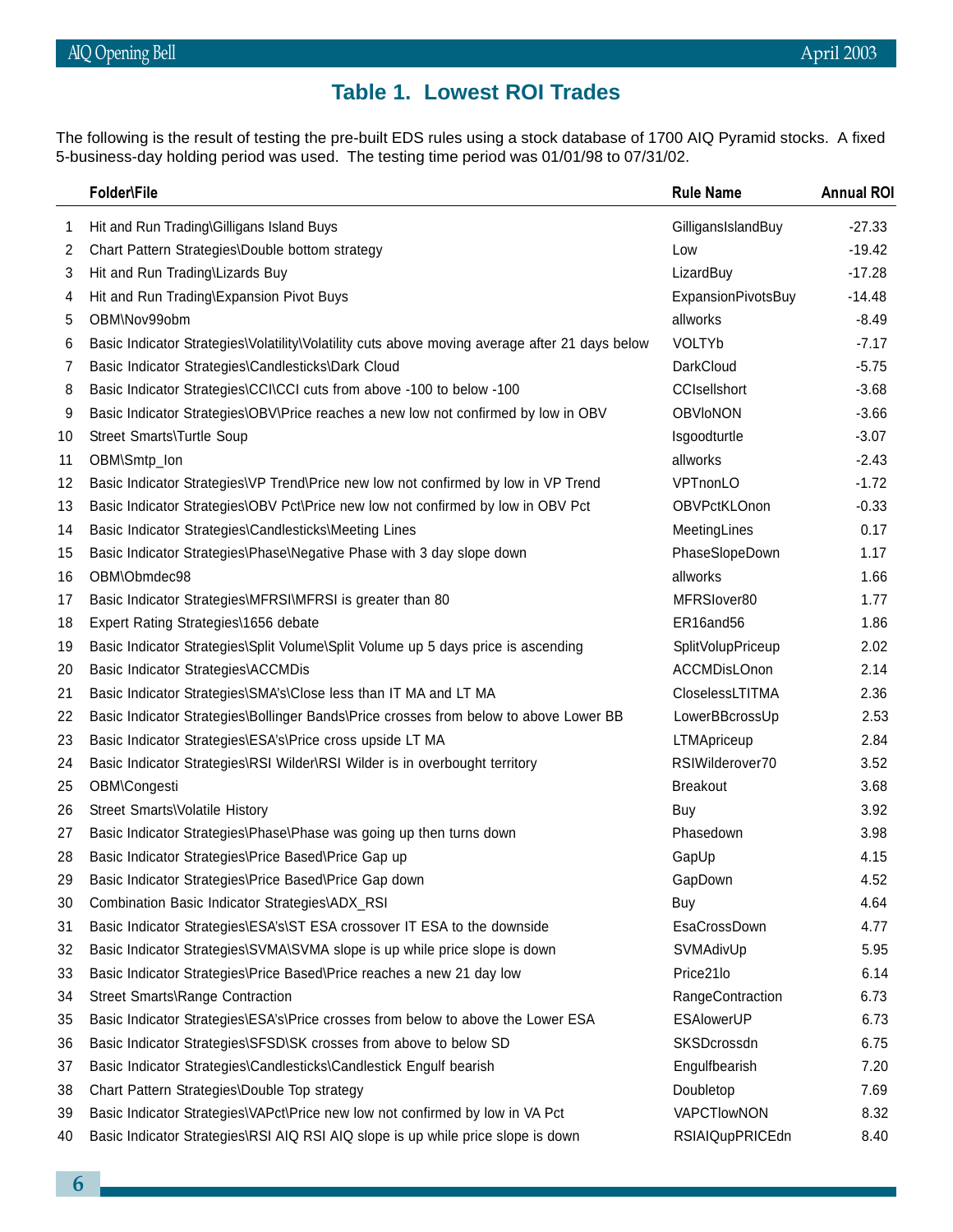# April 2003 AIQ Opening Bell

Let's explain this with an example. Figure 1 shows Citizens Banking (CBCF). On February 14 the stock gapped to a new twomonth low but then rallied and closed on its high point of the day (marked as "1" on the chart). Jeff Cooper's entry point comes intraday on day 2 when CBCF rises 1/8 above day 1. In our Expert Design Studio test, the pattern is fulfilled on day 2 when the stock rises above the previous day's high. The AIQ backtest entry point is day 3's opening price. Jeff Cooper had a profitable trade on day 2 before our backtest purchased the stock on day 3.

Those who want to apply Jeff Cooper's technique could use EDS to find the Gilligans Island reversal (day 1) and then use real-time charts for the entry and exit points. It's useful to know that applying an end-of-day analysis to this strategy yields terrible results, however. The pre-built EDS model makes a good short-selling model.

The third and fourth rules are also based on Hit and Run Trading.





"The fifth worst performing model was featured in the November 1999 Opening Bell. Luckily, it was a short-selling model! The model featured a Harami candlestick chart pattern, which had previously tested as bearish."



**Figure 2.** Chart of Electronic Arts showing sell signal given on 12/16/02. EDS rule is short selling strategy from 11/99 Opening Bell Newsletter that is based on Harami candlestick pattern (arrow).

Similar to the Gilligans Island rule, the entry and exit points of these rules were designed to be used on real-time charts. In fact, when describing the Lizards rule, Mr. Cooper explains it is a day-trading rule and there is often little followthrough. The AIQ backtest shows he is right. By the time the end-ofday traders buy the setup, it is too late and the stock typically underperforms.

The fifth worst performing model was featured in the November 1999 Opening Bell. Luckily, it was a short-selling model! The model featured a Harami candlestick chart pattern, which had previously tested as bearish. The Harami pattern is somewhat comparable to an inside day pattern in bar charts. It occurs when a small real body follows a long real body. The second and final rule in

7